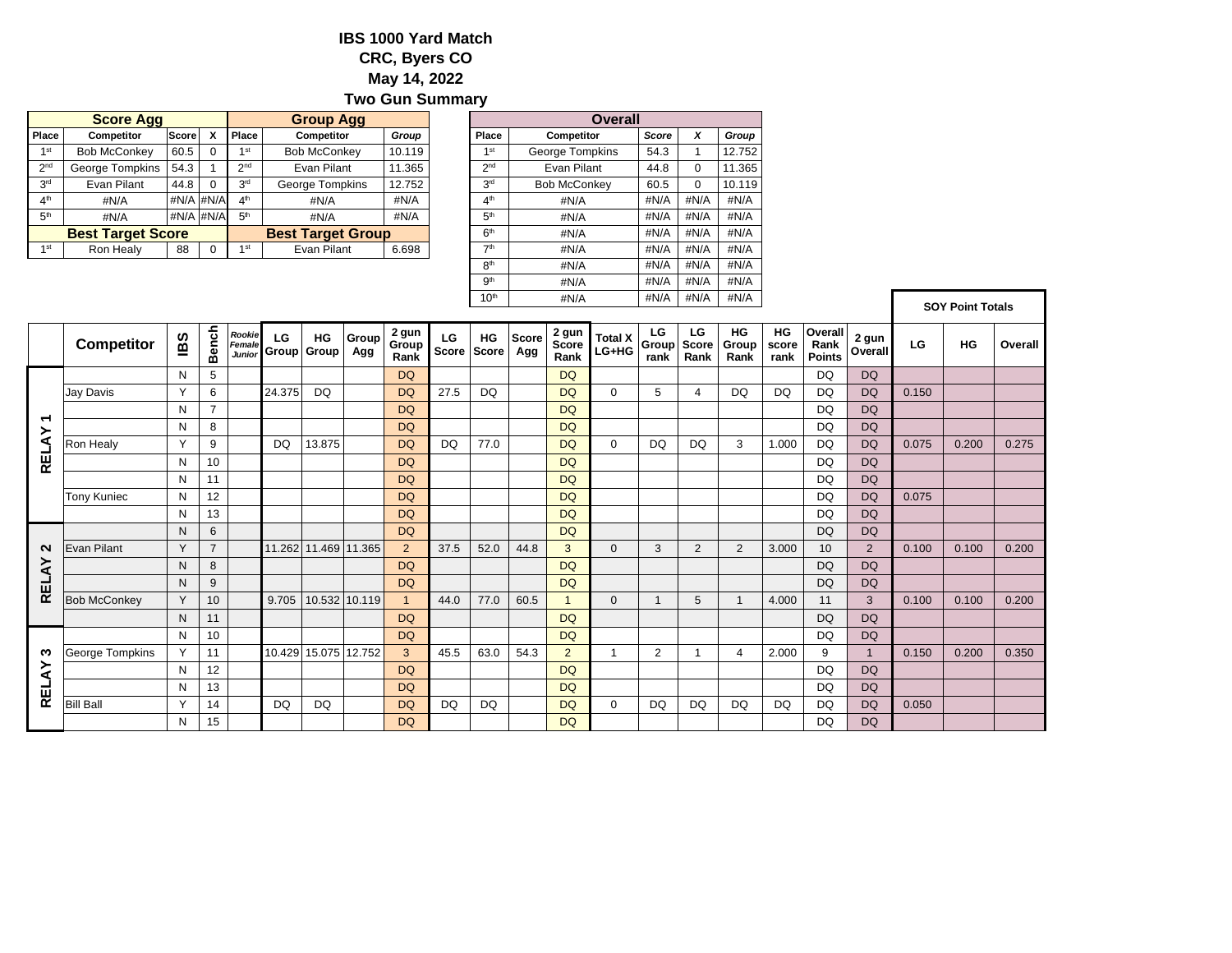#### **IBS 1000 Yard Match**

# **CRC, Byers CO**

**May 14, 2022**

#### **Heavy Gun Score Sheet**

| Place<br>Place<br>Competitor<br><b>Competitor</b><br>Group<br><b>Score</b><br>Score<br>Competitor<br>77.0<br>10.532<br>77.0<br>1 <sup>st</sup><br>1 <sup>st</sup><br>Ron Healy<br><b>Bob McConkey</b><br><b>Bob McConkey</b><br>63.0<br>11.469<br>77.0<br>2 <sub>nd</sub><br>2 <sub>nd</sub><br>Evan Pilant<br>Ron Healy<br>13.875<br>Evan Pilant<br>52.0<br>3 <sup>rd</sup><br>3 <sup>rd</sup><br>52.0<br>Evan Pilant<br>Ron Healy<br>77.0<br>15.075<br>63.0<br>4 <sup>th</sup><br>4 <sup>th</sup><br><b>Bob McConkey</b><br>George Tompkins<br>George Tompkins<br>5 <sup>th</sup><br>$\#N/A$ $\#N/A$<br>#N/A<br>#N/A<br>5 <sup>th</sup><br>#N/A<br>#N/A<br>#N/A<br>#N/A<br><b>Best Target Group</b><br><b>Best Target Score</b><br>6 <sup>th</sup><br>#N/A<br>#N/A<br>#N/A<br>88<br>9.032<br>#N/A<br>#N/A<br>7th<br>Ron Healy<br>1 <sup>st</sup><br><b>Bob McConkey</b><br>#N/A<br>82<br>10.750<br>#N/A<br><b>Bob McConkey</b><br>2 <sup>nd</sup><br>#N/A<br>8 <sup>th</sup><br>#N/A<br>Evan Pilant |                 | <b>Score Agg</b> |    |                 | <b>Group Agg</b>    |        |                 | <b>Overall</b> |      |      |        |
|-------------------------------------------------------------------------------------------------------------------------------------------------------------------------------------------------------------------------------------------------------------------------------------------------------------------------------------------------------------------------------------------------------------------------------------------------------------------------------------------------------------------------------------------------------------------------------------------------------------------------------------------------------------------------------------------------------------------------------------------------------------------------------------------------------------------------------------------------------------------------------------------------------------------------------------------------------------------------------------------------------|-----------------|------------------|----|-----------------|---------------------|--------|-----------------|----------------|------|------|--------|
|                                                                                                                                                                                                                                                                                                                                                                                                                                                                                                                                                                                                                                                                                                                                                                                                                                                                                                                                                                                                       | Place           |                  |    |                 |                     |        |                 |                |      |      | Group  |
|                                                                                                                                                                                                                                                                                                                                                                                                                                                                                                                                                                                                                                                                                                                                                                                                                                                                                                                                                                                                       |                 |                  |    |                 |                     |        |                 |                |      |      | 10.532 |
|                                                                                                                                                                                                                                                                                                                                                                                                                                                                                                                                                                                                                                                                                                                                                                                                                                                                                                                                                                                                       | 2 <sub>nd</sub> | George Tompkins  |    |                 |                     |        |                 |                |      |      | 13.875 |
|                                                                                                                                                                                                                                                                                                                                                                                                                                                                                                                                                                                                                                                                                                                                                                                                                                                                                                                                                                                                       | 3 <sup>rd</sup> |                  |    |                 |                     |        |                 |                |      |      | 11.469 |
|                                                                                                                                                                                                                                                                                                                                                                                                                                                                                                                                                                                                                                                                                                                                                                                                                                                                                                                                                                                                       | 4 <sup>th</sup> |                  |    |                 |                     |        |                 |                |      |      | 15.075 |
|                                                                                                                                                                                                                                                                                                                                                                                                                                                                                                                                                                                                                                                                                                                                                                                                                                                                                                                                                                                                       | 5 <sup>th</sup> |                  |    |                 |                     |        |                 |                |      |      | #N/A   |
|                                                                                                                                                                                                                                                                                                                                                                                                                                                                                                                                                                                                                                                                                                                                                                                                                                                                                                                                                                                                       |                 |                  |    |                 |                     |        |                 |                |      |      | #N/A   |
|                                                                                                                                                                                                                                                                                                                                                                                                                                                                                                                                                                                                                                                                                                                                                                                                                                                                                                                                                                                                       | 1 <sup>st</sup> |                  |    |                 |                     |        |                 |                |      |      | #N/A   |
|                                                                                                                                                                                                                                                                                                                                                                                                                                                                                                                                                                                                                                                                                                                                                                                                                                                                                                                                                                                                       | 2 <sup>nd</sup> |                  |    |                 |                     |        |                 |                |      |      | #N/A   |
|                                                                                                                                                                                                                                                                                                                                                                                                                                                                                                                                                                                                                                                                                                                                                                                                                                                                                                                                                                                                       | 3 <sup>rd</sup> | George Tompkins  | 75 | 3 <sup>rd</sup> | <b>Bob McConkey</b> | 12.032 | 9 <sup>th</sup> | #N/A           | #N/A | #N/A | #N/A   |

|                  | <b>Overall</b>      |       |          |        |  |
|------------------|---------------------|-------|----------|--------|--|
| Place            | Competitor          | Score | x        | Group  |  |
| 1 <sup>st</sup>  | <b>Bob McConkey</b> | 77.0  | $\Omega$ | 10.532 |  |
| 2 <sub>nd</sub>  | Ron Healy           | 77.0  | $\Omega$ | 13.875 |  |
| 3 <sup>rd</sup>  | Evan Pilant         | 52.0  | $\Omega$ | 11.469 |  |
| 4 <sup>th</sup>  | George Tompkins     | 63.0  | $\Omega$ | 15.075 |  |
| 5 <sup>th</sup>  | #N/A                | #N/A  | #N/A     | #N/A   |  |
| 6 <sup>th</sup>  | #N/A                | #N/A  | #N/A     | #N/A   |  |
| 7 <sup>th</sup>  | #N/A                | #N/A  | #N/A     | #N/A   |  |
| <b>Rth</b>       | #N/A                | #N/A  | #N/A     | #N/A   |  |
| gth              | #N/A                | #N/A  | #N/A     | #N/A   |  |
| 10 <sup>th</sup> | #N/A                | #N/A  | #N/A     | #N/A   |  |

| <b>SOY Points</b>   |       |
|---------------------|-------|
| Competitor          | Pts   |
| George Tompkins     | 0.200 |
| Ron Healy           | 0.200 |
| Evan Pilant         | 0.100 |
| <b>Bob McConkey</b> | 0.100 |
| #N/A                | #N/A  |
| #N/A                | #N/A  |
| #N/A                | #N/A  |
| #N/A                | #N/A  |
| #N/A                | #N/A  |
| #N/A                | #N/A  |
|                     |       |

|            | <b>Competitor</b>   | w            | Bench         | Rookie          |       | <b>Target 1</b> |                |               |       |          | <b>Target 2</b> |                |                     |           | Aggregate    |           | Relav     |                                           |                | <b>Class</b> |                |                | <b>Closest</b><br>Shot to |
|------------|---------------------|--------------|---------------|-----------------|-------|-----------------|----------------|---------------|-------|----------|-----------------|----------------|---------------------|-----------|--------------|-----------|-----------|-------------------------------------------|----------------|--------------|----------------|----------------|---------------------------|
|            |                     | ≝            |               | Female<br>Junio | Score | Group           | S Rank         | <b>G</b> Rank | Score | x        | Group           |                | S Rank G Rank Score |           | x            |           |           | Group S Rank G Rank S Rank G Rank   O'all |                |              |                | Relay<br>Bench | Center                    |
|            | Jay Davis           | $\checkmark$ | 6             |                 | DQ    | DO              | <b>DQ</b>      | <b>DQ</b>     | DQ    |          | DQ              | <b>DQ</b>      | <b>DQ</b>           | DQ        | $\Omega$     | DQ        | <b>DQ</b> | DQ                                        | <b>DQ</b>      | DQ           | DQ             | 106            |                           |
| Н<br>≻     |                     | N            | $\rightarrow$ |                 |       |                 | <b>DO</b>      | <b>DQ</b>     |       |          |                 | <b>DQ</b>      | <b>DQ</b>           | DQ        | 0            | DQ        | <b>DQ</b> | <b>DO</b>                                 | <b>DQ</b>      | <b>DQ</b>    | <b>DQ</b>      | 107            |                           |
|            |                     | N            | 8             |                 |       |                 | <b>DO</b>      | <b>DQ</b>     |       |          |                 | <b>DQ</b>      | <b>DO</b>           | DQ        | 0            | DO        | <b>DQ</b> | <b>DO</b>                                 | <b>DQ</b>      | <b>DQ</b>    | <b>DQ</b>      | 108            |                           |
| 핉          | Ron Healy           | $\checkmark$ |               |                 | 88    | 13.750          |                | $\mathbf{1}$  | 66    |          | 14.000          |                |                     | 77.0      | $\Omega$     | 13.875    |           |                                           |                | 3            | $\overline{2}$ | 109            |                           |
|            |                     | N            | 10            |                 |       |                 | <b>DQ</b>      | <b>DQ</b>     |       |          |                 | <b>DQ</b>      | <b>DQ</b>           | <b>DO</b> | 0            | DQ        | <b>DQ</b> | <b>DQ</b>                                 | <b>DQ</b>      | <b>DQ</b>    | <b>DO</b>      | 110            |                           |
|            |                     |              | 6             |                 |       |                 | <b>DQ</b>      | <b>DQ</b>     |       |          |                 | <b>DQ</b>      | <b>DO</b>           | <b>DO</b> | $\mathbf{0}$ | DO        | <b>DQ</b> | <b>DO</b>                                 | <b>DQ</b>      | <b>DQ</b>    | <b>DO</b>      | 206            |                           |
| N          | Evan Pilant         | $\mathsf{Y}$ |               |                 | 72    | 12.188          | $\overline{2}$ | $2^{\circ}$   | 32    | $\Omega$ | 10.750          | $\overline{2}$ |                     | 52.0      | $\mathbf{0}$ | 11.469    |           | $\overline{2}$                            | 3              | $2^{\circ}$  | 3              | 207            |                           |
| ⋖          |                     | N            | 8             |                 |       |                 | <b>DO</b>      | <b>DQ</b>     |       |          |                 | <b>DQ</b>      | <b>DO</b>           | <b>DQ</b> | $\mathbf{0}$ | <b>DO</b> | <b>DQ</b> | <b>DQ</b>                                 | <b>DQ</b>      | <b>DQ</b>    | <b>DQ</b>      | 208            |                           |
| <b>REL</b> |                     | N            | 9             |                 |       |                 | <b>DO</b>      | <b>DQ</b>     |       |          |                 | <b>DQ</b>      | <b>DO</b>           | <b>DO</b> | $\mathbf{0}$ | DO        | <b>DQ</b> | <b>DO</b>                                 | <b>DQ</b>      | <b>DQ</b>    | <b>DO</b>      | 209            |                           |
|            | <b>Bob McConkey</b> | $\vee$       | 10            |                 | 82    | 9.032           |                |               | 72    | $\Omega$ | 12.032          |                | $\overline{2}$      | 77.0      | $\Omega$     | 10.532    |           |                                           | 4              |              |                | 210            |                           |
|            |                     | N            | 11            |                 |       |                 | <b>DQ</b>      | <b>DQ</b>     |       |          |                 | <b>DQ</b>      | <b>DQ</b>           | <b>DQ</b> | $\mathbf{0}$ | <b>DQ</b> | <b>DQ</b> | <b>DQ</b>                                 | <b>DQ</b>      | <b>DQ</b>    | <b>DQ</b>      | 211            |                           |
| ო          |                     | N            | 10            |                 |       |                 | <b>DQ</b>      | <b>DQ</b>     |       |          |                 | <b>DQ</b>      | DQ                  | DQ        | 0            | DO        | <b>DQ</b> | <b>DQ</b>                                 | <b>DQ</b>      | DQ           | <b>DQ</b>      | 310            |                           |
| ≻          | George Tompkins     | $\checkmark$ |               |                 | 51    | 14.375          |                |               | 75    | $\Omega$ | 15.775          |                |                     | 63.0      | 0            | 15.075    |           |                                           | $\overline{2}$ | 4            |                | 311            |                           |
| ₫          |                     | N            | 12            |                 |       |                 | <b>DQ</b>      | <b>DQ</b>     |       |          |                 | <b>DQ</b>      | <b>DQ</b>           | DQ        | $\Omega$     | DQ        | <b>DQ</b> | <b>DQ</b>                                 | <b>DQ</b>      | <b>DQ</b>    | <b>DO</b>      | 312            |                           |
| <b>REL</b> |                     | N            | 13            |                 |       |                 | <b>DO</b>      | <b>DQ</b>     |       |          |                 | <b>DQ</b>      | <b>DQ</b>           | DQ        | 0            | DO        | <b>DQ</b> | <b>DQ</b>                                 | <b>DQ</b>      | DQ           | <b>DO</b>      | 313            |                           |
|            | <b>Bill Ball</b>    | $\checkmark$ | 14            |                 | DQ    | DO              | <b>DQ</b>      | <b>DQ</b>     | DQ    | $\Omega$ | <b>DO</b>       | <b>DQ</b>      | <b>DO</b>           | DO        | 0            | DO        | DQ        | DO                                        | <b>DQ</b>      | <b>DQ</b>    | <b>DQ</b>      | 314            |                           |